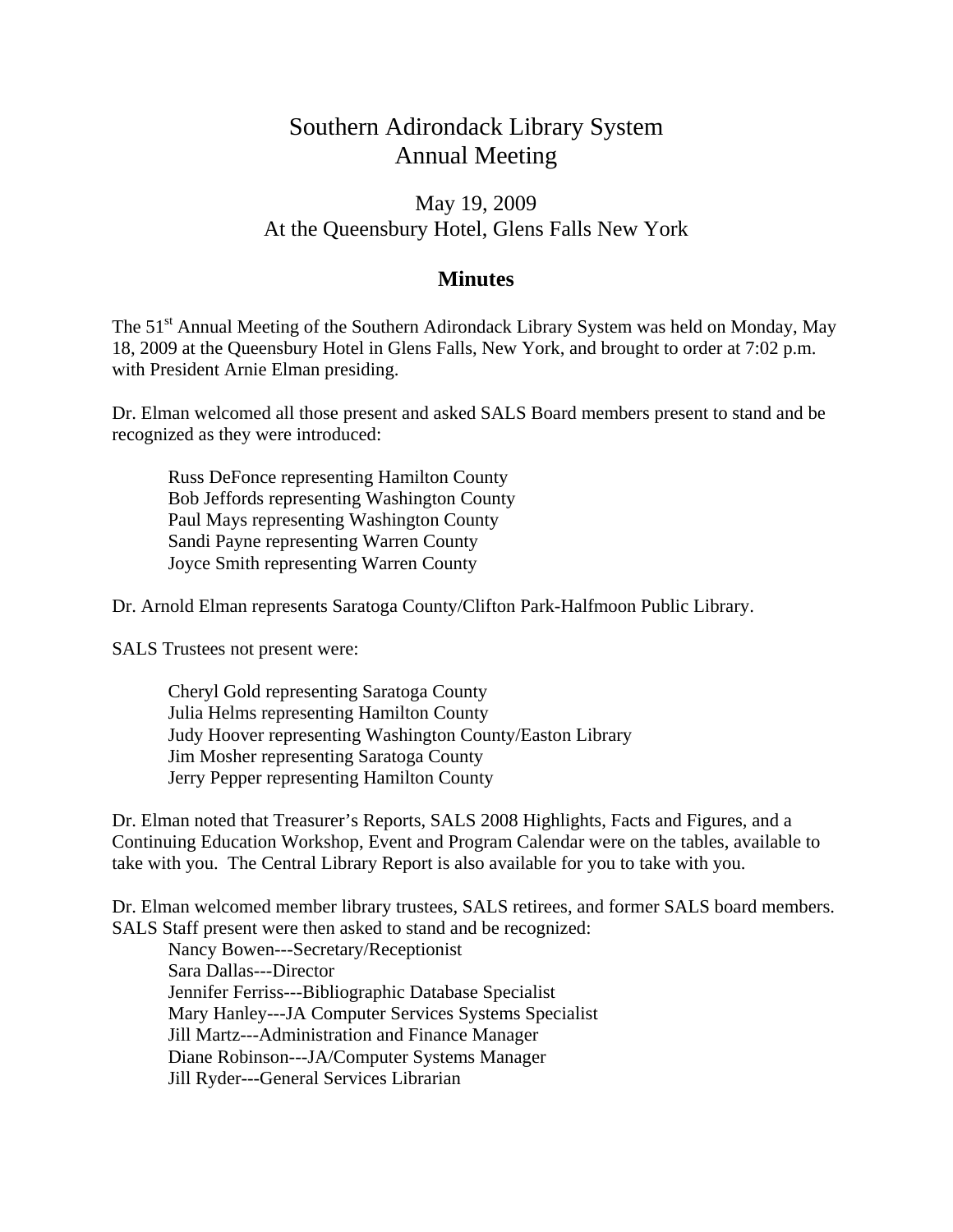and guests:

 Heather Larrow---Great Meadow Correctional Facility Sue Hensley-Cushing---Literacy/NENY Paul Sausville---Town of Malta Supervisor

Paul Mays of the Library Services Committee was asked to present the 2008 Library Program of the Year Awards. Mr. Mays briefly reviewed the winning programs and commended all entrants for their creativity and community involvement. The Library Services Committee chose:

*Mechanicville Losers*---from the Mechanicville District Public Library, accepted by Laura Fisher, Director at Mechanicville District Public Library.

The goal of this program was to encourage healthy behavioral lifestyle changes for the residents of Mechanicville through educational and low cost fitness programs. The library challenged the City of Mechanicville to form teams and become "losers". During the twelve-week program, 160 people rose to the challenge and as a result, the some Mechanicville residents are now 1,000 pounds lighter. Working with area businesses, restaurants, fitness centers, the media and Seton Health, people were encouraged to develop a healthy and active lifestyle. Aiding to the success of the participants was the team participation component, information provided by health care professionals and the many community sponsors. The library provided the space for people to meet and to hold the weekly informational programs necessary to build confidence and maintain a positive attitude.

*Living on the Edge*---from the Corinth Free Library, accepted by Becky Fasulo, Director at Corinth Free Library.

The library hosted a year-long series of ambitious programs called Living on the Edge. The logo and tagline, Life …in the foothills …on the banks of the Hudson…on the verge of the forest …near the turning point of history … set the theme for library programs in 2008. The programs highlighted the advantages of living in Corinth. Funding for the project came from a variety of resources, including Senator Farley, Library Services and Technology Act funds, SALS and the Friends of the Corinth Library. The programs included an art instruction workshop for children, an adult historical program, intergenerational concerts, a ventriloquist, a living history program, and a program on landscape archaeology. Due to the success of Living on the Edge, the library will continue to provide year long theme based quality programs for all the residents of the community.

Joyce Smith, Chair of the Personnel Committee, was asked to present the 2008 Library Trustee of the Year Awards. Mrs. Smith spoke briefly of the accomplishments of the entrants and stated that the Personnel Committee chose to honor:

*Richard "Dick" Merrill*---from the Crandall Public Library

Dick Merrill became a trustee of the Crandall Public Library in 2004 and served as President of the Board in 2006, just after the passage of the Library's bond for the renovation and expansion of the Crandall Public Library building. Dick helped to steer the library board, staff and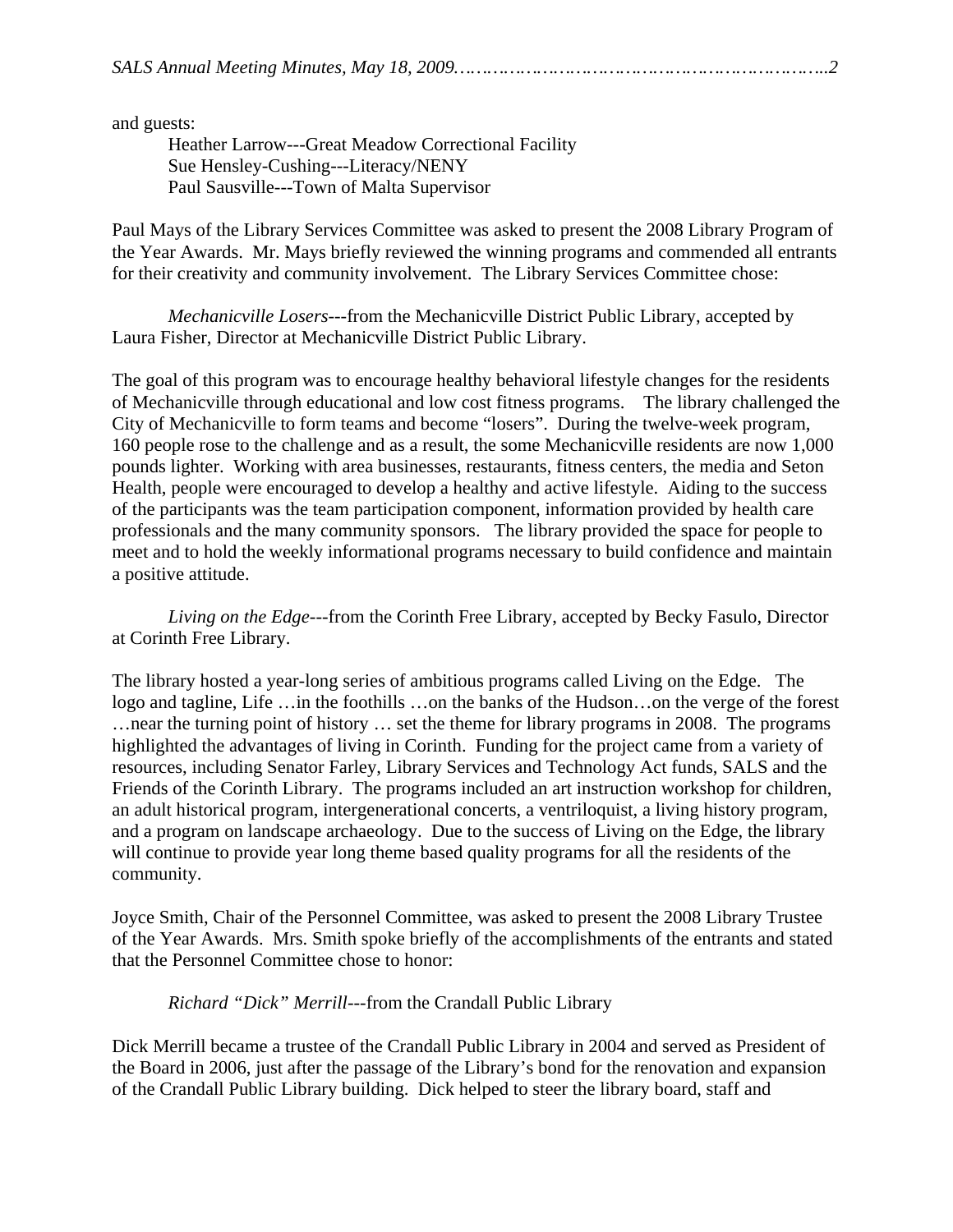community through the building process. During his tenure as Board President, he provided leadership during the design phase, the hiring of the construction manager, final design approval, the bidding process, demolition of parts of the building, helping to temporarily relocate the library in order to provide continued service to the community, assisting in raising \$6 million dollars for the project, working to pass a budget with a 20% increase while all the time keeping the lines of communication open with the press, the public, the staff and the board. Dick's advice was always "Keep it positive." For the Crandall Public Library, Dick Merrill was the right person at the right time for the Library renovation and expansion. Dick excelled in civility and he will always be a role model in our hearts for fairness, hard work and a job well done.

Christine McDonald, Director at the Crandall Public Library, accepted the Award for Mrs. Mary Merrill, who was unable to attend. Mr. Merrill died unexpectedly in March, and Mrs. Merrill appreciates the expressions of sympathy and concern sent by all. Mr. Merrill was also the President of SALS Board.

## *Thomas Mellon*---from Stillwater Free Library

Tom Mellon has been a trustee at the Stillwater Free Library since 2001. He is currently serving as Treasurer and chair of the Buildings and Grounds Committee. The community of Stillwater has been home to Tom for his entire life and feels strongly that the community should have a library that is constant and professional. Tom maintains important contacts with local organizations including school board meetings and local municipal meetings and reaches out to many community members. Tom has guided the restoration of the 135 year old library building, and is the watchdog for fairness and policy at all board meetings. He ensures that the library remains as transparent as possible because he believes that library service is an important and vital aspect to community life.

Mrs. Smith then presented a Staff Award to Diane Robinson, Joint Automation Computer Systems Manager, for her 15 years of service. Also recognized, but not present, were Cindy Mirra, Inter-Library Loan/Delivery/Outreach for 25 years of service, and Chris Mundell, Joint Automation Systems Administrator, for 10 years of service.

Mrs. Smith announced the Election of Trustees.

All member libraries were notified of the search process for a trustee from Saratoga and Warren Counties, for a term specified in memos sent to each member library board president. An April  $17<sup>th</sup>$  "Notice of Annual Business Meeting" informed every member library trustee of the Board Nominating Committee's choice of candidates.

The Board Nominating Committee offers the names of the following candidates, who have agreed to serve if nominated:

- For Saratoga County: Dr. Arnold Elman for a second five-year term to expire in 2014.
- For Warren County: Ms. Dale Nemer to complete the unexpired portion of Dick Merrill's term to expire in 2011.